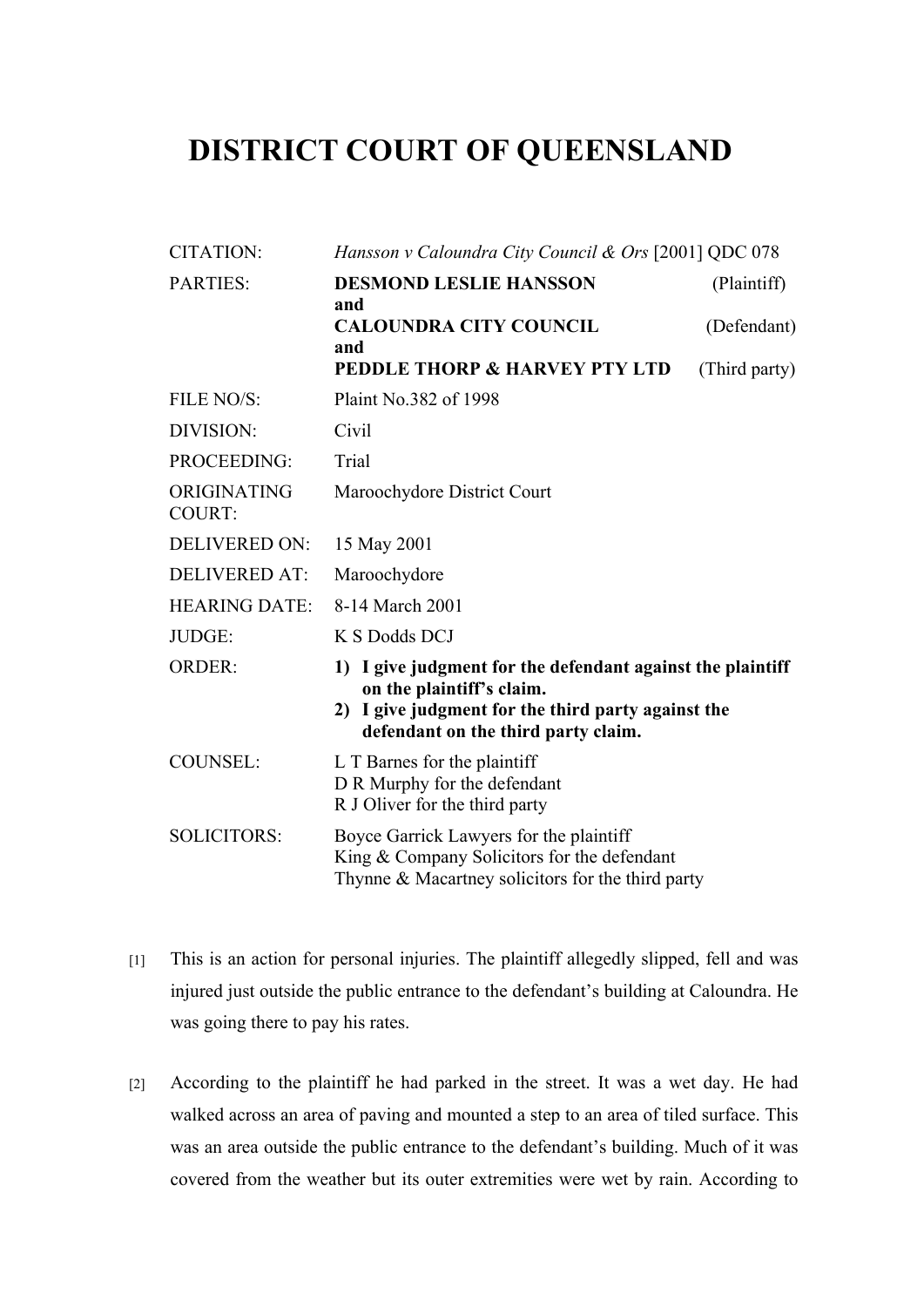the plaintiff he had only taken a couple of steps on the tiled surface when his right foot slipped forward and he fell.

- [3] The date on which the plaintiff allegedly fell was 12 June 1996. At that time he was 59 years of age. He had had previous surgery to his neck and back. He had been on a disability support pension since 1995 because of a lower-back problem.
- [4] The building had been constructed over a 12 to 15 month period. Practical completion was in June or July 1995 and the first defendant then occupied the building. The tiles in question were probably laid between February and May 1995. The area is well illustrated in photographs in exhibit 9, a report by Mr Shepherd (Shepherd), an engineer and consultant to Intersafe, a business working in the area of ergonomics and forensic engineering.
- [5] The plaintiff's statement of claim alleged that his fall was due to the negligence of the defendant. The negligence was particularised as a failure to warn that the tiled surface was slippery; to put down slip resistant matting; to ensure the tiled area provided a safe and secure footing; to ensure that the tiled area was covered with a non-slip or slip resistant surface.
- [6] In its defence the defendant asserted that the area where the plaintiff slipped was constructed using non-slip tiles in accordance with applicable standards and it was not aware that the tiled surface was slippery. It alleged both contributory negligence and volenti.
- [7] A number of third party notices were issued. The project manager for the construction of the building - Wiley and Co Pty Ltd – was brought in, as was the firm of Architects - Peddle Thorp & Harvey Pty Ltd - which the project manager had contracted with to, inter alia, select the tiles in question. So also was the tile supplier. By the time of the trial, proceedings had been discontinued against the project manager and the tile supplier.
- [8] There was a great deal of evidence about the type of tile which had been used, its coefficient of friction when new, its coefficient of friction when tested in situ at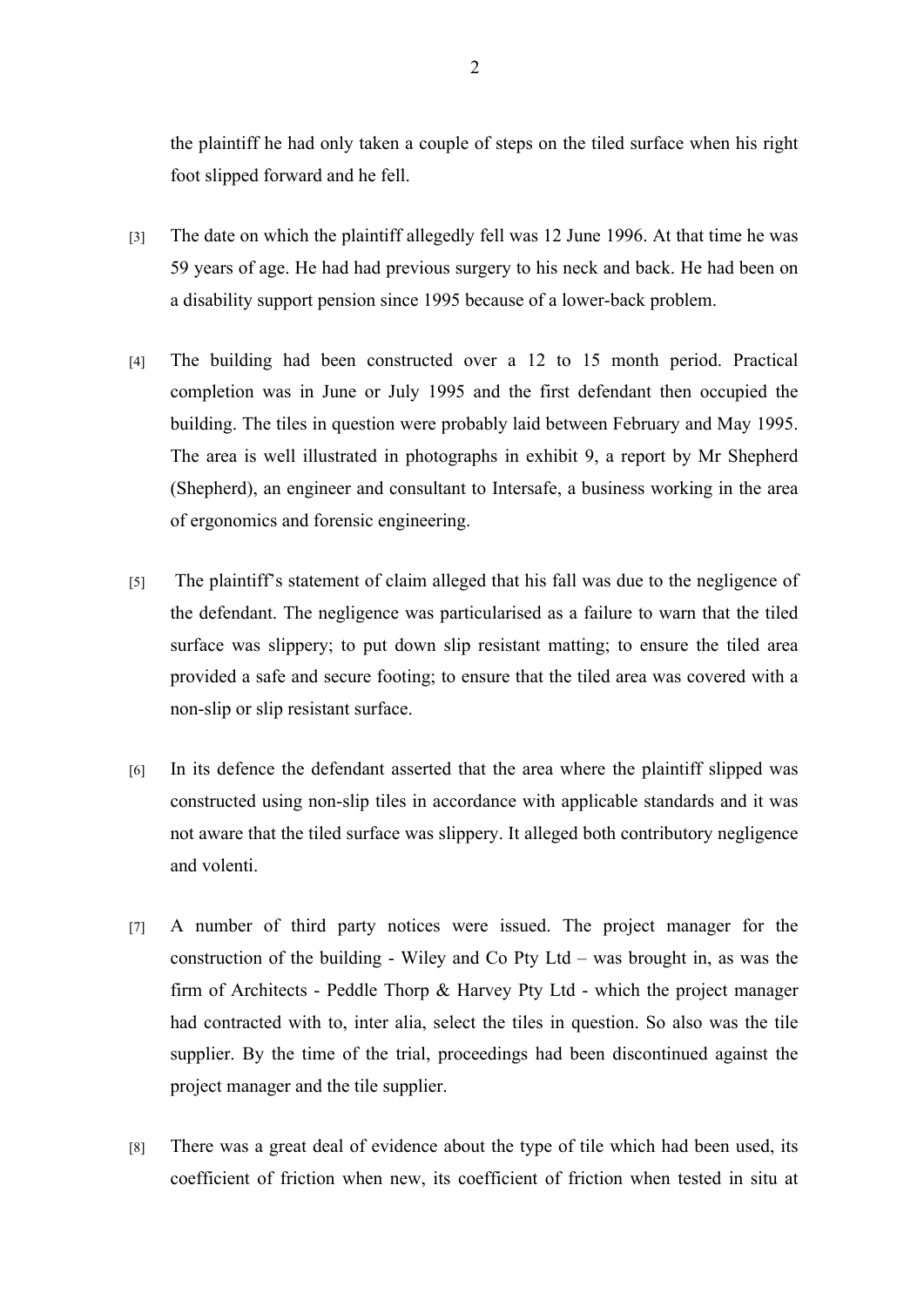various times after the date of the alleged fall and the perceived advantages and disadvantages of various methods of testing a wet surface for its coefficient of friction.

- [9] Dr Coyle (Coyle), the principal consultant of Safety Search Pty Ltd, occupational health and safety consultants conducted some on-site tests on 2 October 1998. He was critical of the pendulum and tortus testing methods required in the then applicable Australian Standard dealing with slip resistance for pedestrian surfaces: AS/NZ 3661.1. His testing method was a sliding surface test. For the surface wet he obtained dynamic coefficients of friction, ranging between 0.17 for worn leather, to 0.38 for soft synthetic rubber.
- [10] Shepherd conducted on-site tests on 3 February 1999. Two different types of test were conducted: the pendulum test and an inclined leg test. On the wetted surface the average coefficient of friction obtained using the pendulum test was 0.40, and using the inclined leg test 0.45. On 4 February 1999 he also conducted tests on unused tiles of the type used outside the defendant's building. On the wetted surface using the pendulum test the average coefficient of friction was 0.57. Using the inclined leg test the average coefficient of friction was 0.67.
- [11] Mr O'Hara (O'Hara), a laboratory technician with the Main Roads Department, conducted on-site tests on the tiles on 7 August 2000. Using the pendulum test, on tiles that had been especially cleaned for the purpose, he obtained dynamic coefficients of friction on the wetted surface ranging between 0.30 and 0.37 in trafficked areas. In untrafficked areas he obtained a range of 0.38 to 0.51.
- [12] Evidence was also given by Dr Jenkins (Jenkins), an engineer and an associate of WBM, a group of Consulting Engineers. Jenkins commented on the various test results obtained and the methodologies adopted.
- [13] Evidence was also given by Dr Olsen (Olsen), a consultant in occupational medicine and a consulting engineer. Olsen was in favour of the sliding surface test used by Coyle. He considered that in the hands of an experienced operator it produced more reliable results than the pendulum test.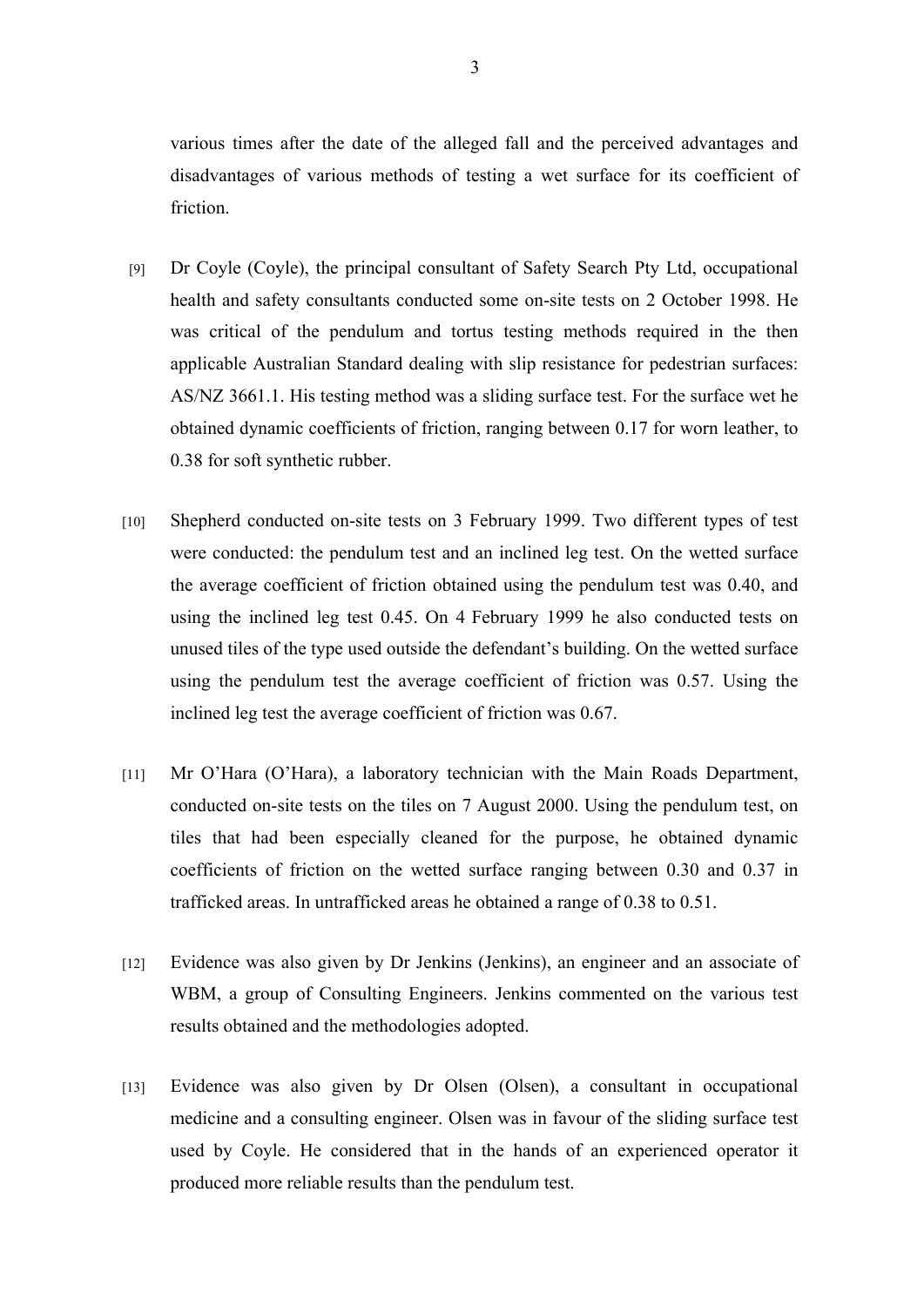- [14] Dr Cubitt (Cubitt), a consulting engineer, also gave evidence. He also commented on the test results. He regarded the sliding surface test in the hands of an experienced operative as a more indicative test than the pendulum test.
- [15] Mr Bowman (Bowman), a principal ceramic scientist with CSIRO, also gave evidence. He conducted various tests on tiles of the type used outside the defendant's building. He tested tiles which were both unused and which had been abraded to simulate use.
- [16] As I have already mentioned, when the building was being built and when the plaintiff allegedly slipped and fell, AS/NZ 3361.1 was in force. For wet surfaces, such as where the plaintiff allegedly slipped, it required a mean dynamic coefficient of friction of 0.40 or greater. In a more recent standard slip resistance classification of new pedestrian surface materials - AS/NZ 4586.1999 - pedestrian surfaces are divided into five categories each with a range of friction coefficient. The contribution of a surface to a risk of slipping when wet is categorised from very low to very high. From 0.35 upwards using four-s rubber the contribution ranges from moderate to very low. Above 0.54 it is very low. Below 0.35 is high to very high.
- [17] The plaintiff's account of how he was injured was challenged. Reliance was put on an assertion in correspondence from the plaintiff's solicitors. However, I accept the plaintiff's evidence that he slipped and fell on the tiled area outside the defendant's building, and not on a step. I find that he had taken a couple of paces on the tiled surface when his right foot slipped forward and he fell onto his shoulder and his side. He was walking at his normal pace and was wearing ordinary jogger type shoes. There were no mats, nor was there any signage warning of any risk of slipping on wet tiles.
- [18] The defendant's duty as the occupier of the building was to take such care "as in all the circumstances of the case is reasonable to see that any person on the premises will not be injured or damaged by reason of the state of the premises or of things done or omitted to be done in relation to the state of the premises": *Australian Safeway Stores Pty Ltd v Zaluzna* (1987) 162 CLR 479. The duty is to take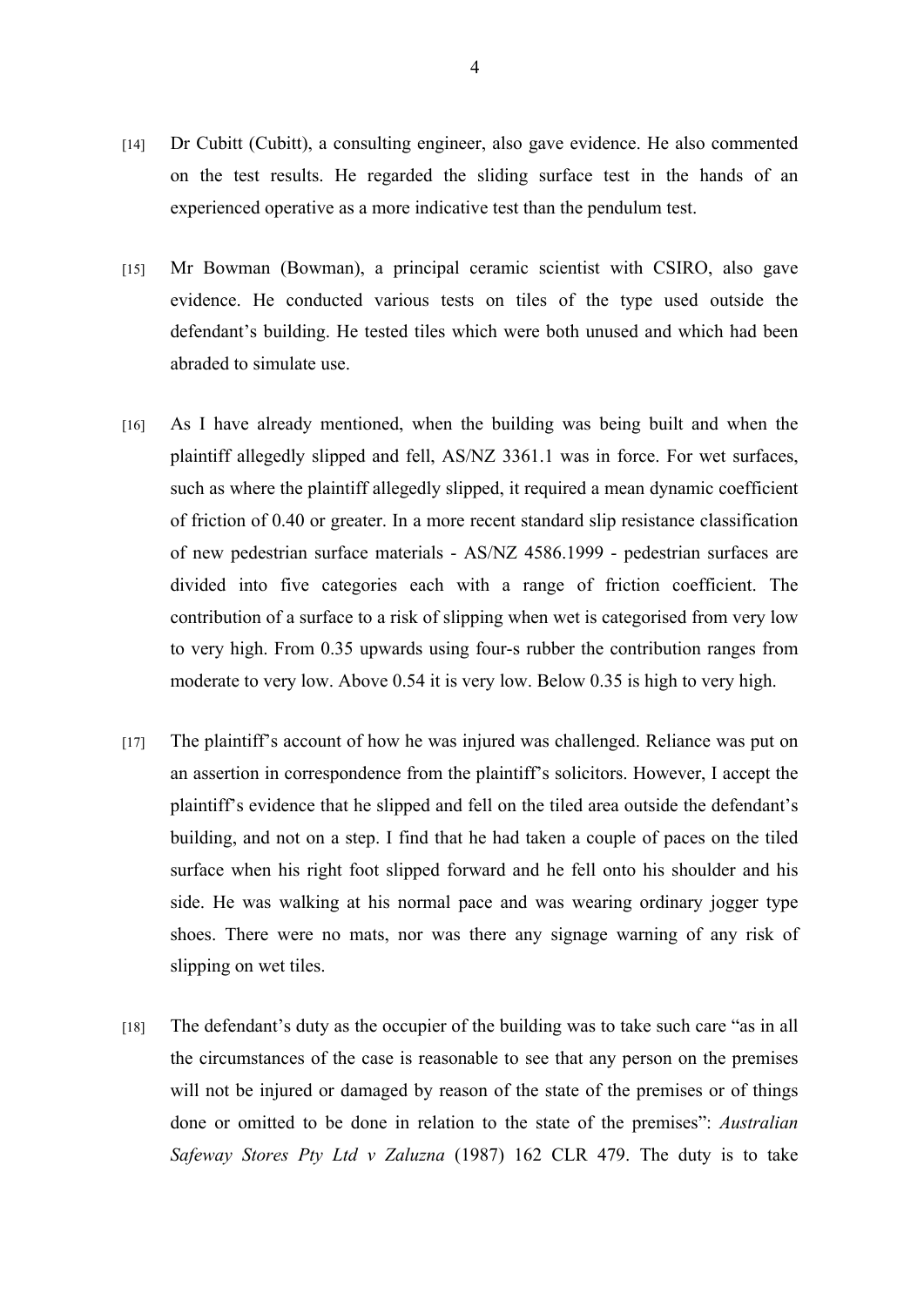reasonable care. The defendant was not under a duty to warrant the safety of all persons who may come upon the area.

- [19] Despite the criticism by some witnesses of AS/NZ 3661.1, it is or was at material times the relevant published standard. Persons responsible for pedestrian surfaces may reasonably be expected to regard the standard as a guide. Proof of adherence to an applicable standard will usually be a relevant fact, always recognising that each case will depend on its own particular circumstances.
- [20] It seems clear enough that the type of tile properly manufactured and in a new, unused condition has a dynamic coefficient of friction, when wet, in the region of that claimed by the manufacturer (0.57). Whilst with the benefit of hindsight prudence may suggest use of a surface material of a higher coefficient of friction in an area which might be expected to become wet and to be well trafficked, I do not think the selection and use of a tile which may reasonably be expected to wear well, and with a coefficient of friction the evidence suggests the tiles had or should have had, can be regarded as demonstrating a lack of reasonable care.
- [21] The testing that was done was done quite some time after the plaintiff's fall. Even at the highest coefficients of friction obtained, it seems to indicate a more rapid deterioration of the surface of the tiles than might reasonably have been expected from a high quality tile as these were supposed to be. Shepherd suggested that a floor owner should audit the slip resistance of a surface such as this on an annual or two-yearly basis to ensure satisfactory friction levels are maintained. There was no evidence that the defendant had done this. However, the plaintiff's fall occurred within about 12 months of the tiles being laid.
- [22] I do not consider that it has been shown that the defendant was in breach of its duty of care because of a failure to warn and a failure to put down slip resistant mats. In addition to the matters mentioned earlier it was plain the area where the plaintiff slipped was an outside area exposed to the weather. It could reasonably have been expected to be obvious to any person of ordinary powers of observation approaching the area on a wet day that the surface area was wet. It may reasonably be expected persons would be aware that wet areas are prone to be more slippery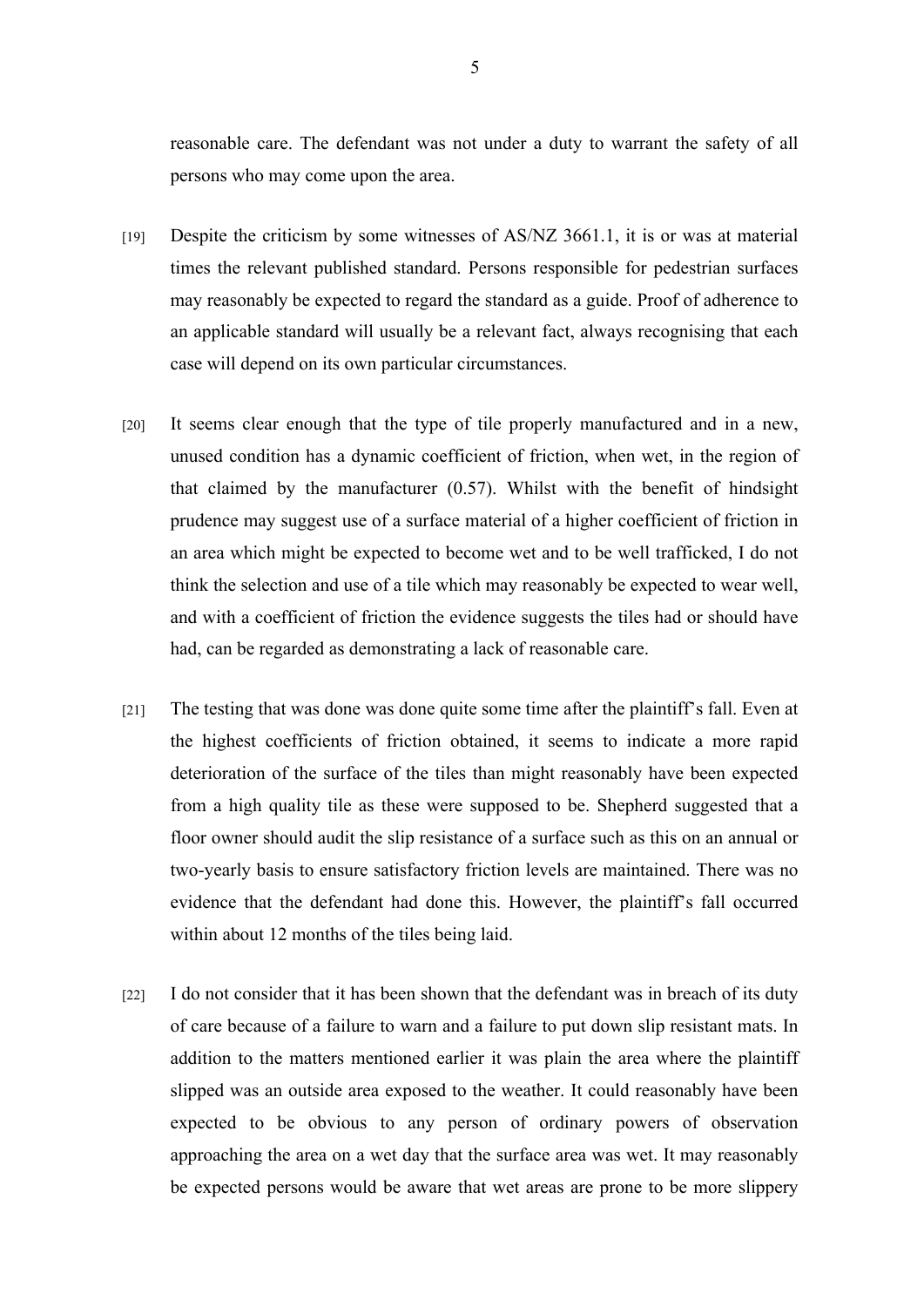than dry areas. The placing of signs, warning that the area was wet would not appreciably add to a pedestrian's awareness of that fact. The laying out of mats whenever it rained may introduce a tripping hazard. To the defendant's knowledge the tiled surface had a surface coefficient of friction well within what AS/NZ3661 indicated was appropriate. It had no knowledge of any other persons slipping on the tiled area.

- [23] I do not consider that it has been shown that the defendant was in breach of its duty of care to the plaintiff because of the tiled surface. At the time the plaintiff fell the defendant was not aware, nor could it reasonably have been aware, of any deficiency in the surface of the tiles. So far as the defendant was aware the tiles used had a more than adequate coefficient of friction. It had relied upon expert advice in the selection of the tiles which were used. The plaintiff's fall was within about 12 months of the tiles being laid. The evidence suggested that the surface of tiles of the type used should maintain its characteristics to a reasonable extent for 10 or so years. The evidence disclosed nothing that could have reasonably lead the defendant to contemplate that the surface would deteriorate to an extent within 12 months that they would become a danger to pedestrians if wet. Whilst it could not be excluded as a possibility that a person could slip on the tiles, in the defendant's state of knowledge at the time, provided a person took an ordinary amount of care in walking on them while wet, the possibility was quite remote.
- [24] The defendant's claim against the third party was based in negligence. It sought both contribution or indemnity against any liability it may suffer in respect of the plaintiff's claim and damages for the cost of retiling the area with tiles suitable to provide a safe footing for people entering and exiting the area. It alleged the third party failed to exercise the reasonable skill and care of an ordinary skilled Architect when selecting and specifying the tiles to be used. Particulars relied upon alleged a failure to:
	- take into account the known or likely use of the tiled surface when specifying the tiles;
	- ensure the specified tiles had an adequate coefficient of friction to minimise slipping;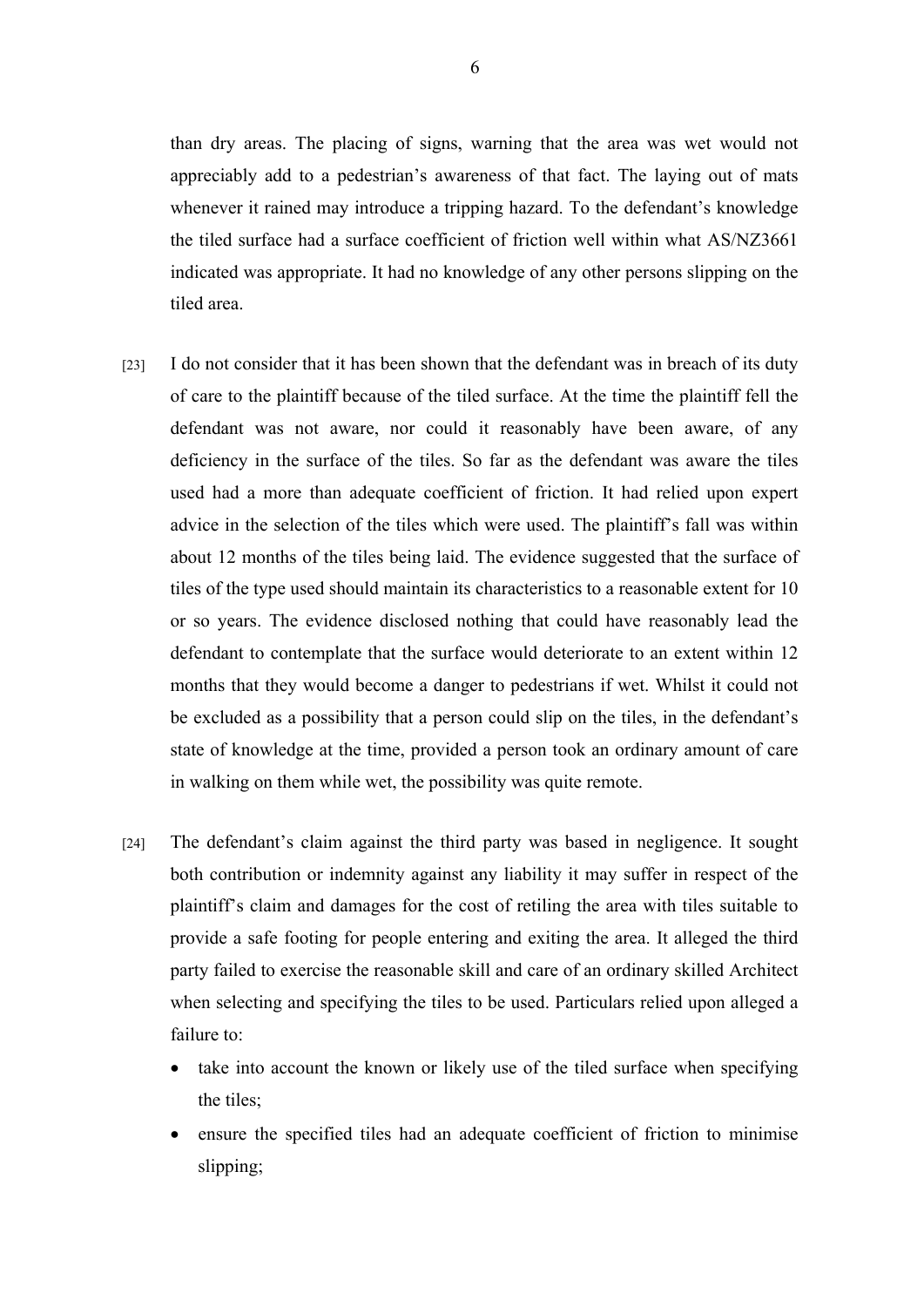- to anticipate the amount and type of pedestrian traffic and the effect of wear on the tiled surface;
- take into account the potential changes in slip resistance during the life-span of the tiled surface;
- provide special provision for slip resistance in areas which would predicably become wet or contaminated during use;
- prepare a report, or conduct engineering and surfaces analyses, or arrange material testing of the tiled surface and warn the defendant the tiled surface was slippery when wet;
- provide special provision for slip resistance in areas which would predicably become wet or contaminated during use;
- provide advice to the defendant to audit the slip resistance of the floor surface on an annual or two-yearly basis to ensure satisfactory friction levels were maintained.
- [25] The third party denied there was any contractual relationship between the defendant and the third party. It denied it owed any duty of care to the defendant and that it was negligent. It asserted that the tiles where the plaintiff slipped and fell were fully vitrified slate tiles with a slate textured finish, were selected by the defendant and the project manager on the tile supplier's recommendation, the tile manufacturer's product literature and with regard to the project manager's budget allowance for tiling for the project, and exceeded the Australian Standard requirement for tiled surface slip resistance both in wet and dry conditions. It asserted that its role in the project was limited to the preparation of extent of work clauses and specification of materials, including flooring materials within budget allowances for selection by the project manager. It denied that it was under any obligation to pay for the cost of retiling the tiled area. Further, it asserted that the defendant had not mitigated its alleged loss and, in addition, that the tiles could be treated with a non-slip sealant application in lieu of total replacement.
- [26] There was no contractual relationship between the defendant and the third party. Nonetheless the evidence establishes that there was such a degree of proximity between the defendant and the third party for there to arise a duty of care on the part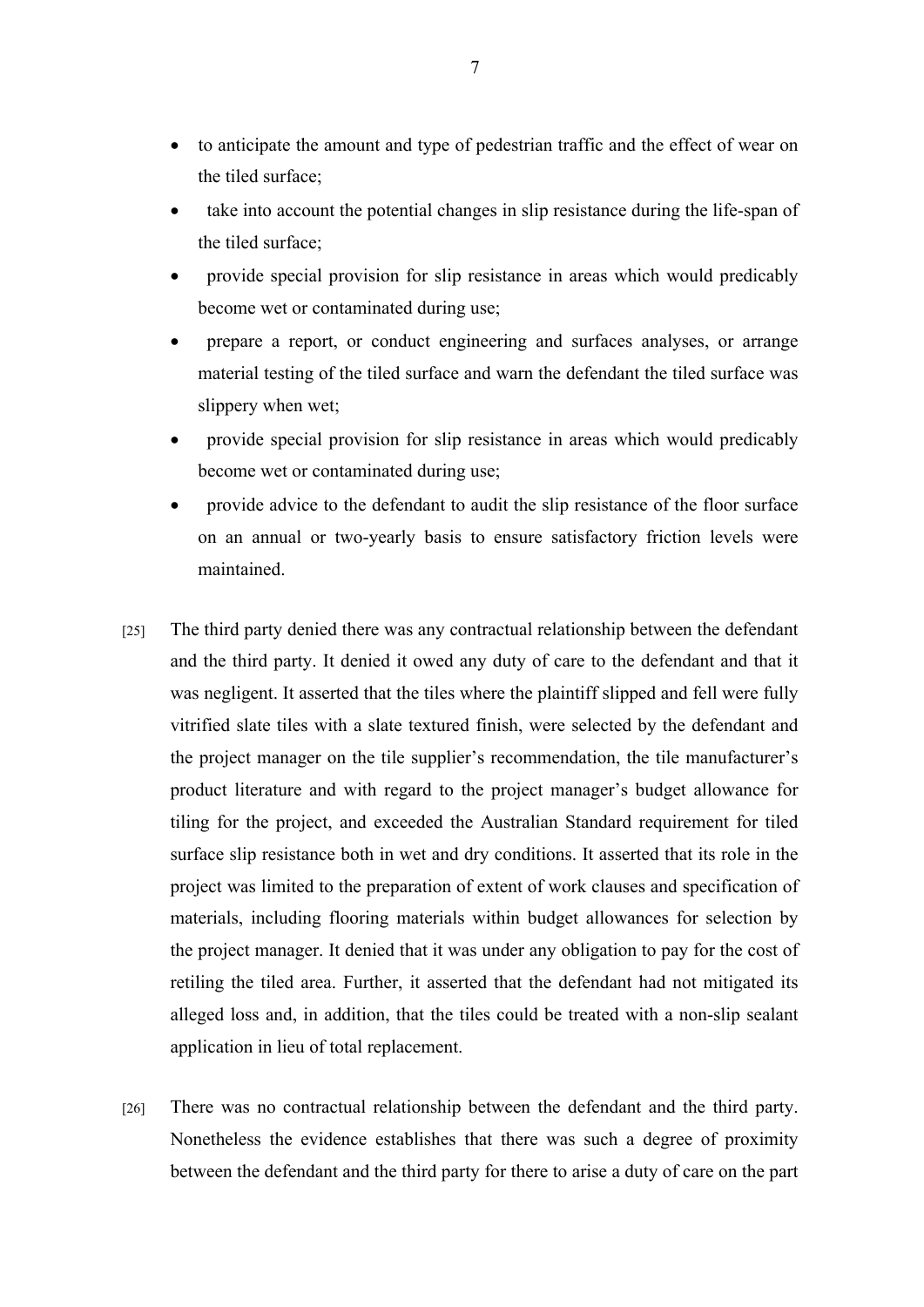of the third party to the plaintiff. That duty is neatly described by White J in *Robt Jones Pty Ltd v First Abbott Corporation Pty Ltd* (1997) QSC 210, where she says:

"an architect undertaking any work in the way of his profession accepts the ordinary liabilities of any man who follows a skilled calling. He is bound to exercise due skill and diligence. He is not required to have an extraordinary degree or the finest professional attainment. But he must bring to the task that he undertakes the competence and skill that is usual among architects practicing their profession."

- [27] In the third party's case, Mr Jones (Jones), an Architect, gave evidence. At material times he had been employed by the third party. He had been the person who had dealt with the project manager and the defendant in the tile selection process. According to Jones the tile selection was done within the parameters provided by the project manager. He prepared a schedule and selected samples, which he sent to the project manager. He took into account that the area where the tiles were to go was a public area which he thought could expect moderate pedestrian traffic. The tile selected had a high degree of hardness and was a fully vitrified tile with a slate surface. He had made inquiries with other architects and had become aware that the same type of tile had been selected in a number of public areas around south-east Queensland, such as QUT, Toowong Village Shopping Centre and the Mater Children's Hospital. It emerged in evidence it had been used in the foyer of the Maroochydore Court House also. He spoke with the tile supplier and obtained the manufacturer's technical reports (see exhibits 28 and 29). He considered tests undertaken, which appear to support the slip resistance of the tile. He followed practice notes issued by the Architects Association. In the light of all of the information he had obtained he was satisfied with the tile. He did not order any independent testing of the tile.
- [28] Evidence was also given in the third party's case by Mr Deshon (Deshon). Deshon appeared to be an architect of wide experience. His evidence supported a view that the third party was not in breach of a duty of care to the defendant.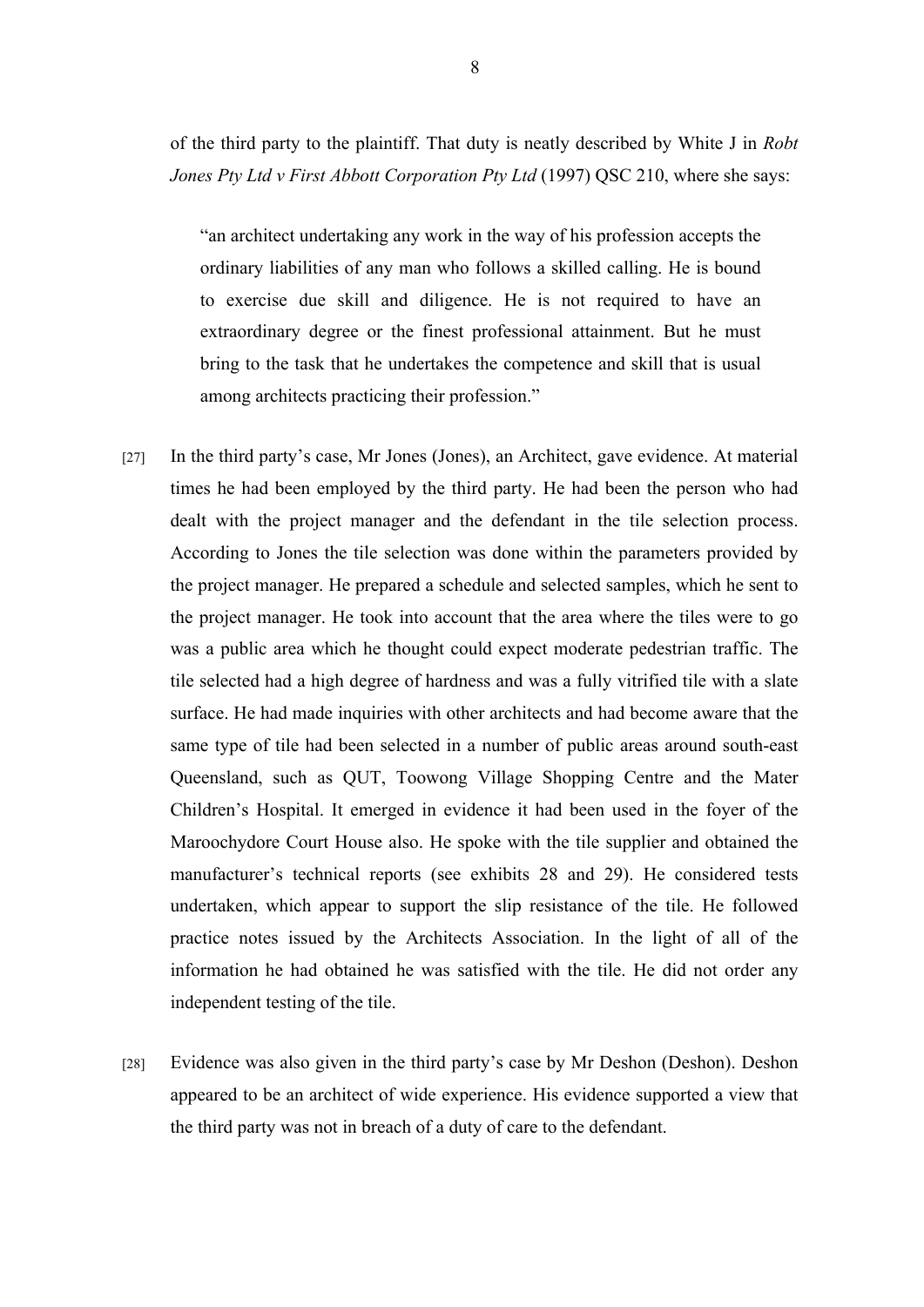[29] I am not satisfied that the defendant's claims against the third party are proven. The tile, which was ultimately selected at the time of selection, appeared suitable for the purpose required. I find that the inquiries that the third party made were reasonable inquiries in all of the circumstances. Having made those enquiries there was no indication, which reasonably would have suggested that some extra independent testing of the tiles, should be undertaken. They appeared to be widely used in areas subjected to pedestrian usage. They appeared to be a very hard tile with a dynamic coefficient of friction well within the Australian Standard.

#### **DAMAGES**

- [30] The plaintiff was born on 12 of June 1937. He is 63 years of age now. He was 59 years of age when he fell and was injured.
- [31] When the plaintiff fell he injured his right shoulder, right hip and right knee. The injury to the right shoulder was a tear to his rotator cuff. The injury to his right hip was a muscular injury which cleared up relatively quickly. The injury to his right knee presented as pain and swelling which remained symptomatic for a longer period but eventually reduced to pre-fall levels.
- [32] The plaintiff visited a general practitioner, Dr Clutterbuck, on 15 June 1996. At that time he had right shoulder pain with grossly reduced range of movement. He returned again on 18 June when he was given a hydro-cortisone injection to the shoulder. At that time he was also seen to have a swollen right elbow, probably caused by the fall. On 22 June he returned again with a swollen right forearm diagnosed as cellulitis. He was referred to the Caloundra Hospital. He was admitted there on 22 June. His arm was elevated and rested. The pain and swelling decreased and he was discharged on 25 June on oral antibiotics. He saw Dr Clutterbuck on the 22nd of July. He had increased pain and reduced movement in his right shoulder. He was referred for ultra sound examination, which indicated a partial tear of the rotator cuff. He then had physiotherapy which assisted with the range of movement in his shoulder, but pain persisted. He was referred for orthopaedic assessment to Dr Ho. On 28 November 1996 Dr Ho operated. He found a complete supra-spinatus tear which he repaired. Initially the recovery went reasonably well. The shoulder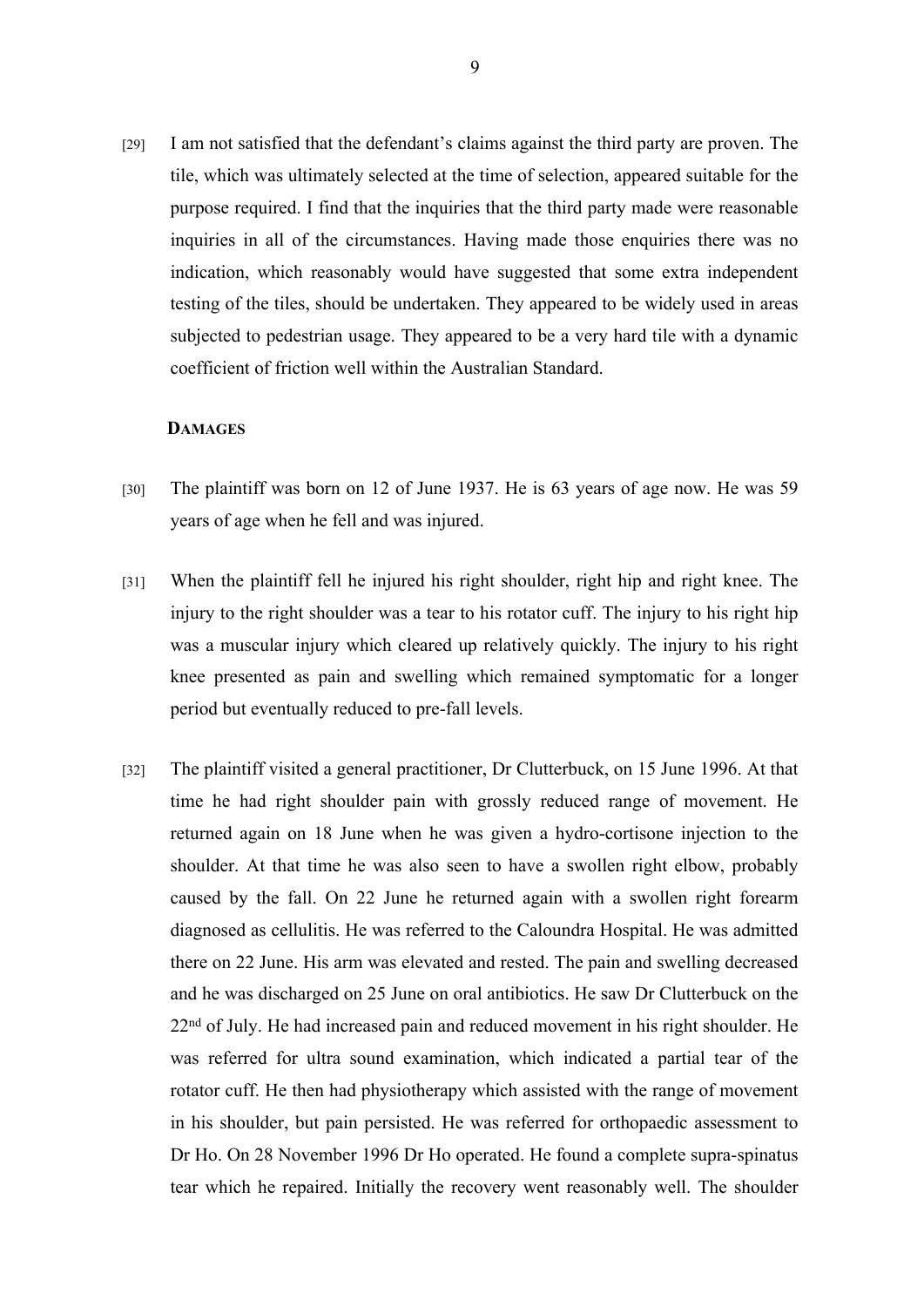was supported in a sling and a gradual increase in exercised was undertaken. However, by 14 December the wound had become infected. Antibiotics were commenced but it continued to be a problem. In February 1997 the wound was drained by Dr Ho. It had healed by late March 1997 and by 17 April 1997 the plaintiff had a near full range of movement. Since, he has continued to have problems with his shoulder, particularly with movement above his head. Strength is also reduced.

- [33] Evidence was given by Dr Ho and two other Orthopaedic Surgeons: Dr Pentis and Dr Boys.
- [34] I find that there was probably some age related pre-existing degenerative change within the acromio-clavicular joint and the rotator cuff tendons before the plaintiff's fall. It was not symptomatic and was not causing the plaintiff any problem.
- [35] For the purposes of an assessment of damages, the only significant difference in the opinions of the specialists is that Dr Ho said that the injury to the plaintiff's shoulder had left him with a 10% permanent partial impairment of the whole person, whereas Doctors Pentis and Boys quantified it as a 10% loss of the efficient function of the limb, and a 10% impairment of upper-extremity function respectively . I find that as a result of the right shoulder injury the plaintiff has suffered an approximate 10% loss of the efficient function of his right upper-limb.
- [36] I assess damages as follows:

### Pain and suffering and loss of amenities

The plaintiff has undergone a good deal of suffering. I accept his evidence that over the whole period he suffered quite a deal of pain. He is right handed. He has ongoing problems with his right shoulder which adversely impacts on his life. He cannot effectively use his right arm above his head. He suffers a catching pain in his right shoulder from time to time. He has a loss of strength in his right arm. He can no longer play golf. He is limited in activities with his grandchildren. He cannot effectively swim any longer. Activities around his house and yard, which he used to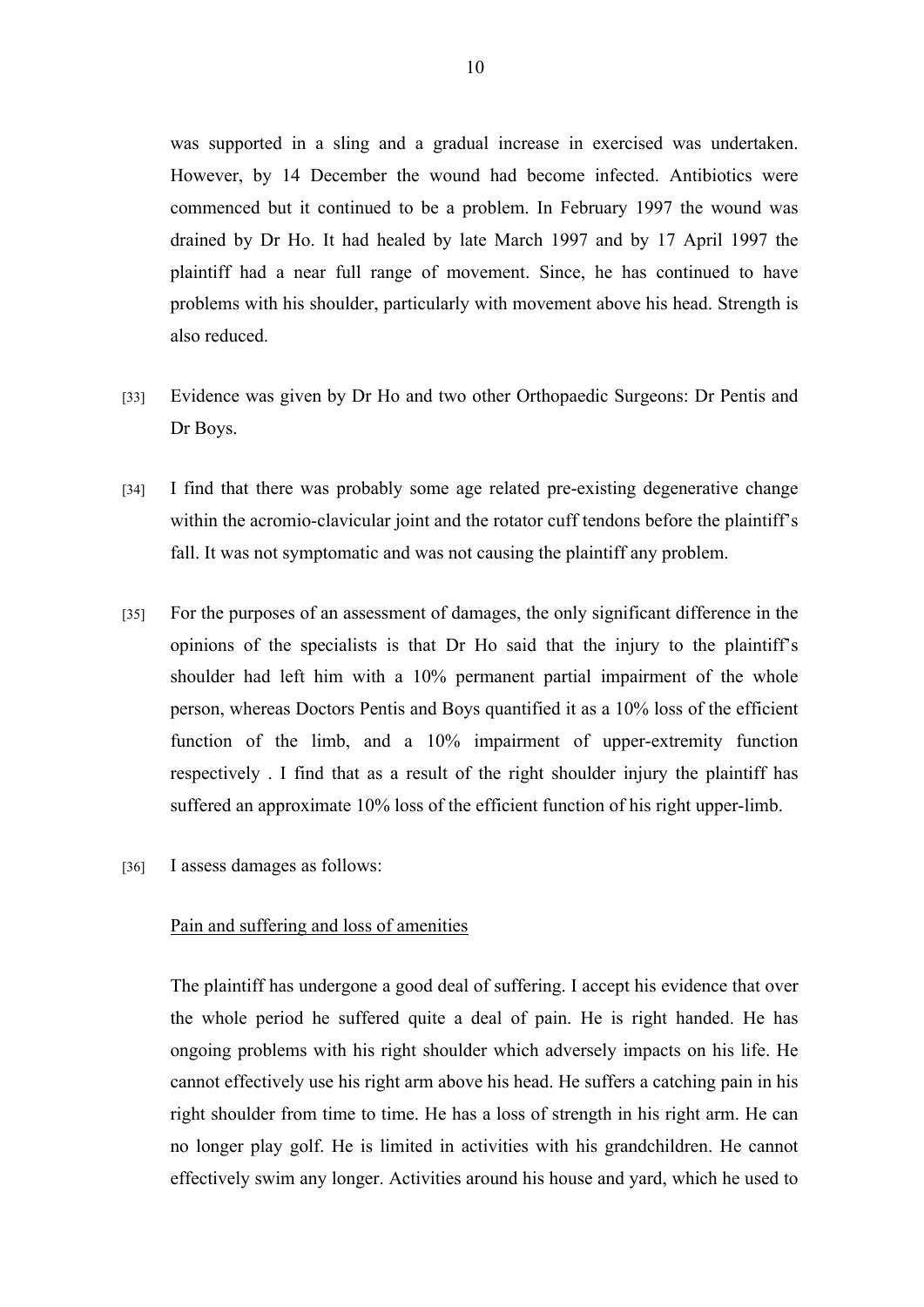do without difficultly, are now done with discomfort and difficulty. I refer to mowing, vacuuming, and mopping; tasks of that nature. There is some residual surgical scarring, the appearance of which causes some embarrassment. However, it is generally covered by clothing. Under this head I assess of damages of \$25,000. I assess interest on \$12,000 of that sum at 2% for 4.9 years rounded off in an amount of \$1176.

#### Need for care and assistance

- [37] I find that for a considerable period of time until the shoulder properly healed, the plaintiff required assistance. Since, he has required assistance but to a lesser extent, principally in some heavier tasks.
- [38] Various estimates were given in the evidence of the amount of time required to provide assistance to the plaintiff. These sorts of estimates given in this type of evidence are notoriously imprecise. I will assess damages for the need for care and assistance for the period from the date of his fall until the end of April 1998 using an average of 2 hours a day. The parties have agreed that the appropriate hourly rate is \$13 per hour until 3 November 2000.
- [39] For the period to end of April 1997 I assess an amount of \$8,372.
- [40] Beyond April 1997, I find the plaintiff was able to do most things that a man of his age, and physical condition (excluding his shoulder injury) would be able to do, albeit with some discomfort and difficulty. I have had some regard to that in awarding general damages. I assess a further \$2700 under this head of damages to the date of judgment. This is based on a need for 1 hours assistance per week.
- [41] I assess interest on the total sum for the need for care pre trial at 5% for 4.9 years rounded off in an amount of \$2718.
- [42] For the future I assess an amount of \$5000. The parties have agreed an appropriate rate for the provision of care and assistance is \$16 per hour. I have based the assessment on 70% of 1 hour per week for approximately 10 years.